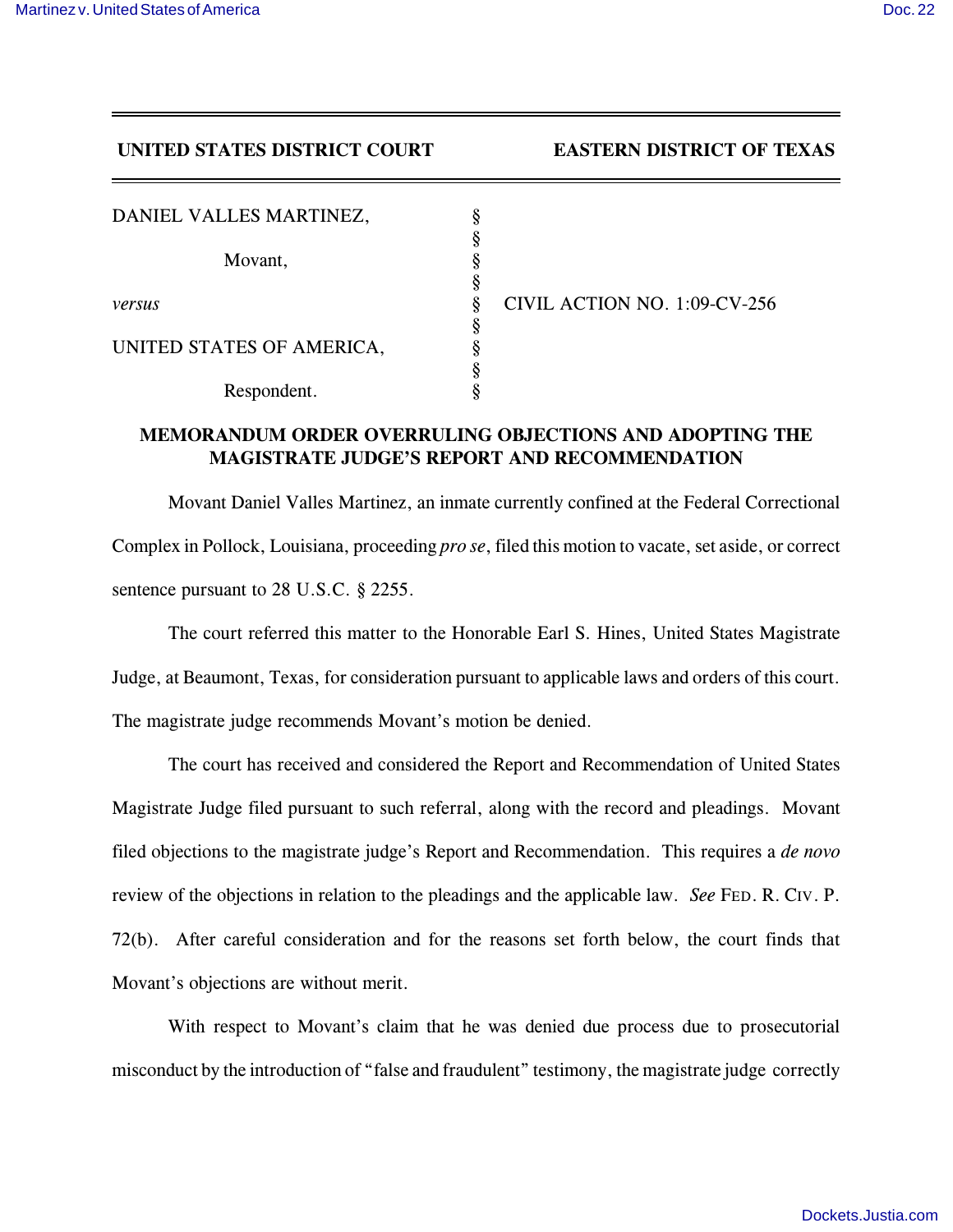concluded that this claim is procedurally barred. Movant has failed to make any showing as to the cause and prejudice exception or the actual innocence exception to excuse his failure to raise this ground on direct appeal. *See Bousley v. United States*, 523 U.S. 614, 622 (1998). Furthermore, even when alternatively considering the merits of this claim, Movant has failed to establish the requisite elements for a prosecutorial misconduct claim; namely, that false testimony was presented at trial, that the prosecution had actual knowledge that the testimony was false, and that the testimony was material. *See Carter v. Johnson*, 131 F.3d 452, 458 (5th Cir. 1997). Contrary to Movant's contention, the evidence put forth does not establish that the testimony at issue was actually false or that the prosecution had actual knowledge the testimony was allegedly false.

Movant next objects to the magistrate judge's finding that counsel was not ineffective for failing to object to the prosecution's appeal to the jurors to act as the conscience of the community. As noted by the magistrate judge, however, the Fifth Circuit has recognized that a prosecutor may appeal to a jury to act as the conscience of the community as long as the remarks are not intended to inflame. *See United States v. Ruiz*, 987 F.2d 243, 249 (5th Cir. 1993); *United States v. Brown*, 887 F.2d 537, 542 (5th Cir. 1989). Movant has made no showing that these comments were intended to inflame the passions or prejudices of the jury. As such, counsel cannot be considered deficient in his performance for failing to raise a meritless objection. *See Clark v. Collins*, 19 F.3d 959, 966 (5th Cir. 1994). Furthermore, a reviewing court "must strongly presume the trial counsel rendered adequate assistance and that the challenged conduct was the product of a reasoned trial strategy." *Wilkerson v. Collins*, 950 F.2d 1054, 1065 (5th Cir. 1992), *cert. denied*, 509 U.S. 921 (1993). Because the failure to object could have stemmed from counsel's reasoned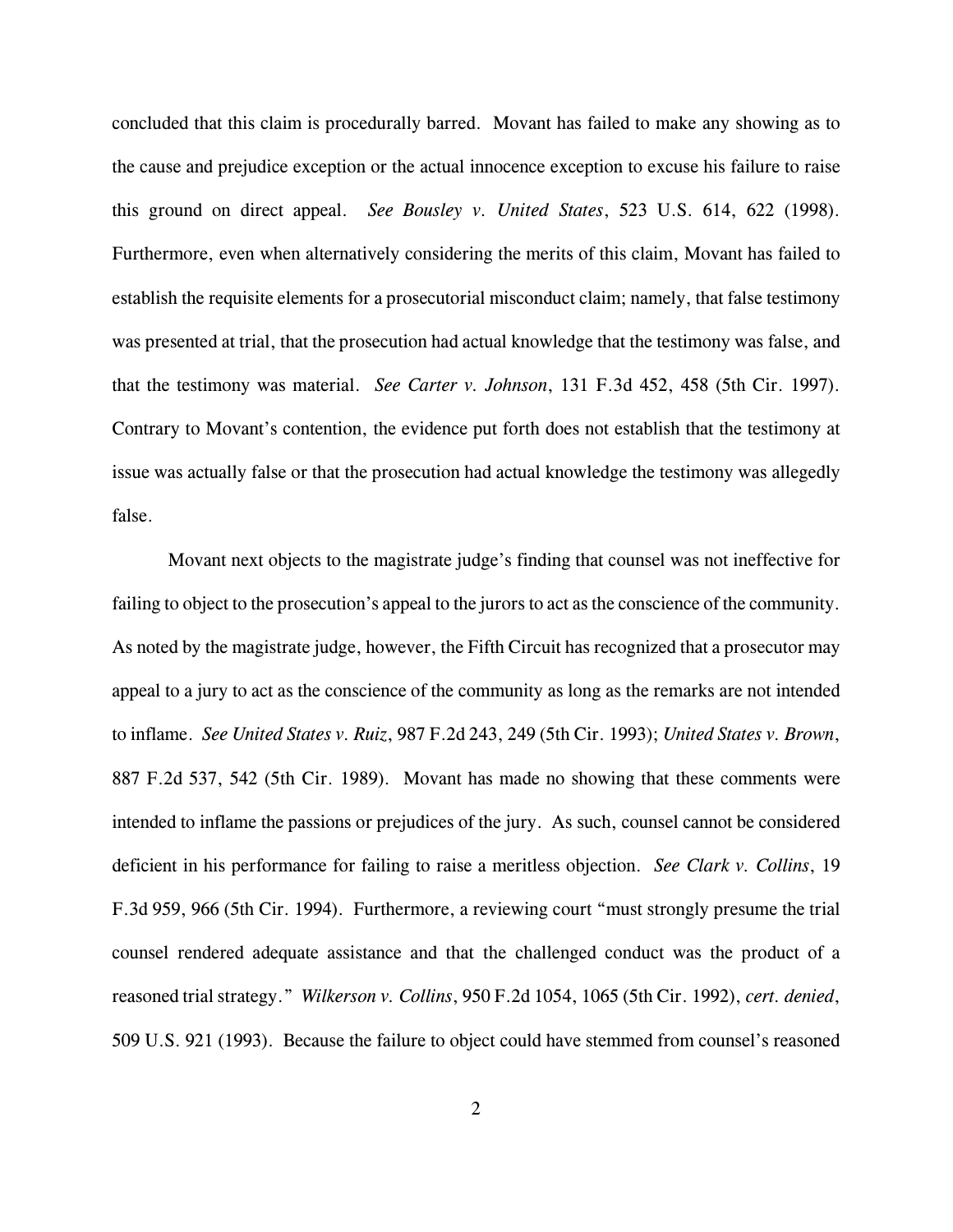trial strategy not to call attention to the prosecution's first and only appeal to the jury to act as the conscience of the community, Movant has failed to show that his trial counsel's performance was deficient.<sup>1</sup> See Strickland v. Washington, 466 U.S. 668, 689 (1984) (cautioning courts not to second-guess counsel's decisions on matters of trial strategy through the distorted lens of hindsight and stating that they should instead presume that counsel's conduct falls within a wide range of reasonable assistance). This objection, therefore, is without merit and should be overruled.

Movant also objects to the magistrate judge's finding that counsel was not ineffective for failing to investigate the phone number at issue. Although it is well settled that to render effective assistance, "counsel has a duty to make a reasonable investigation of defendant's case or to make a reasonable decision that a particular investigation is unnecessary," the reasonableness of an investigation depends in part on the information supplied by the defendant. *See, e.g.*, *Ransom v. Johnson*, 126 F.3d 716, 723 (5th Cir. 1997); *McCoy v. Lynaugh*, 874 F.2d 954, 964 (5th Cir. 1989); *Nealy v. Cabana*, 764 F.2d 1173, 1177 (5th Cir. 1985); *Martin v. Maggio*, 711 F.2d 1273, 1280 (5th Cir. 1983), *cert. denied*, 469 U.S. 1028 (1984). "'The reasonableness of counsel's actions may be determined or substantially influenced by the defendant's own statements or actions. . . . In particular, what investigation decisions are reasonable depends critically on such information.'" *Boyd v. Johnson*, 167 F.3d 907, 910 (5th Cir. 1999) (quoting *Strickland*, 466 U.S. at 691). In the present case, nothing in the record indicates that Movant's counsel was aware that his client believed at the time of trial that the government witnesses were providing allegedly

 $\mu$  As noted by the magistrate judge, the other statements Movant complains of were not calls to the jury to act as the conscience of the community but were, rather, legitimate statements by the prosecution either to establish venue in the Eastern District of Texas or to show law enforcement was able to corroborate the statements of co-conspirator Alldredge as to Movant's identity as the distributor who resided in Phoenix, Arizona.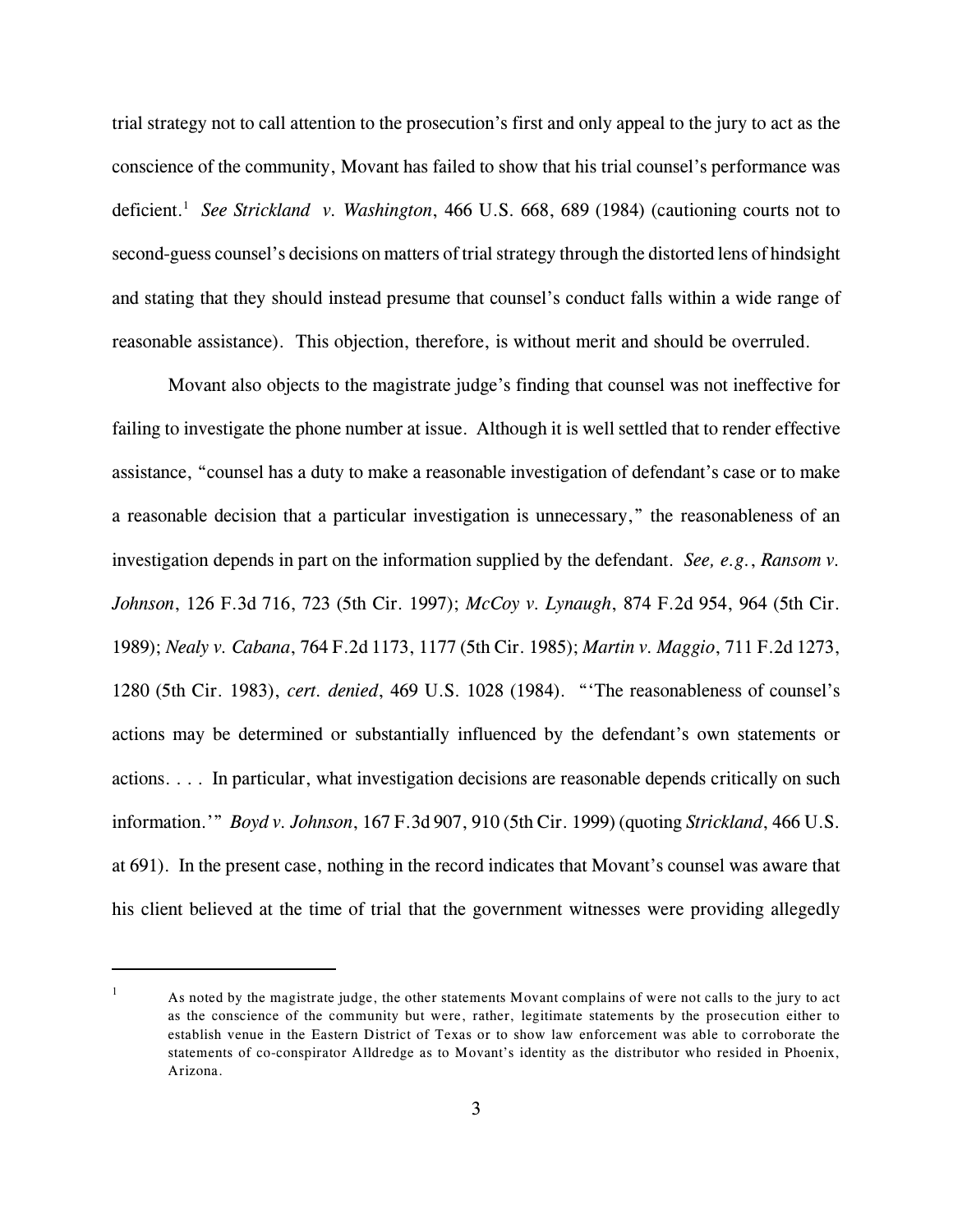incorrect information about the phone number at issue. In fact, Movant testified twice at trial and never mentioned or questioned the government's proffered evidence with respect to the phone number. Regardless, Movant has failed to show how he was prejudiced by his counsel's alleged ineffectiveness. As the magistrate judge correctly concluded, the record reveals that there was additional evidence demonstrating Movant's involvement in the conspiracy charged, despite the testimony of the government witnesses that the phone number used by Alldredge in 2003 belonged to the supplier of methamphetamine. For instance, a review of the record reveals that Movant was the person who answered the phone in April 2004 and negotiated a transaction for five pounds of "ice." In addition, the record shows that it was Movant whom law enforcement met in Phoenix, Arizona, when agents arrived to complete the aforementioned transaction. *See* Record on Appeal, Vol. 4, pgs. 57-58; Record on Appeal, Vol. 5, pgs. 220-225; *see also* PSR, pgs. 42-44. For these reasons, this objection is without merit and should be overruled.

With respect to claims A, C1, C3, C4, C6-C11, D, and E, Movant merely states the following: "Movant objects to recommendation, and reasserts his claim in 2255 motion." Movant does not provide any specific basis for his objection on these claims for the court to consider. After a *de novo* review, however, the court finds that the proposed findings and recommendations are correct, and Movant's objections are without merit and should be overruled.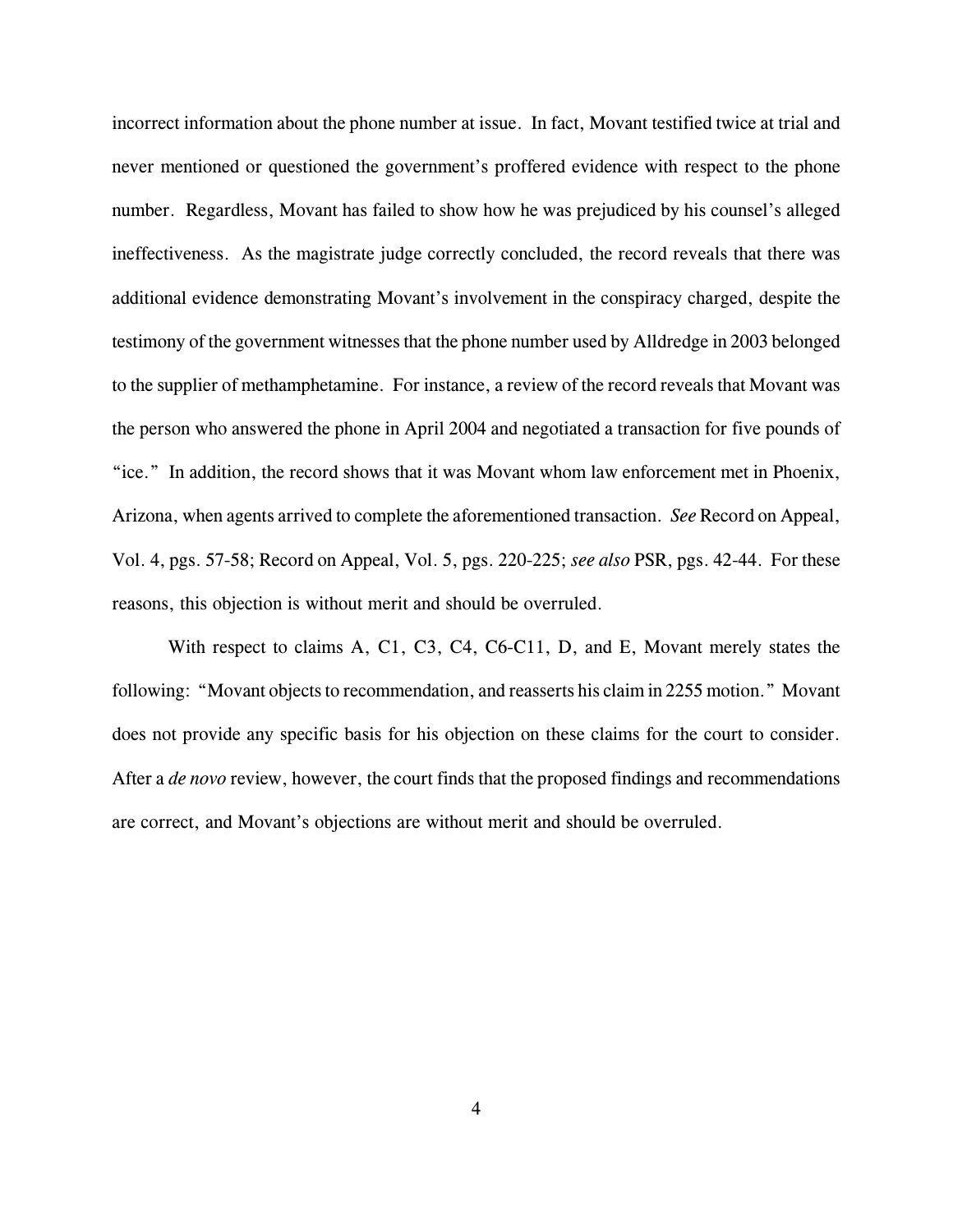## **ORDER**

Accordingly, the objections of Movant are **OVERRULED**. The findings of fact and conclusions of law of the magistrate judge are correct, and the report of the magistrate judge is **ADOPTED**.A final judgment will be entered in this case in accordance with the magistrate judge's recommendation.

In addition, the court is of the opinion that Movant is not entitled to a certificate of appealability. An appeal from a judgment denying post-conviction collateral relief may not proceed unless a judge issues a certificate of appealability. *See* 28 U.S.C. § 2253. The standard for a certificate of appealability requires Movant to make a substantial showing of the denial of a federal constitutional right. *See Slack v. McDaniel*, 529 U.S. 473, 483-84 (2000); *Elizalde v. Dretke*, 362 F.3d 323, 328 (5th Cir. 2004). To make a substantial showing, Movant need not establish that he would prevail on the merits. Rather, he must demonstrate that the issues are subject to debate among jurists of reason, that a court could resolve the issues in a different manner, or that the questions presented are worthy of encouragement to proceed further. *See Slack*, 529 U.S. at 483-84. Any doubt regarding whether to grant a certificate of appealability should be resolved in favor of Movant, and the severity of the penalty may be considered in making this determination. *See Miller v. Johnson*, 200 F.3d 274, 280-81 (5th Cir.), *cert. denied*, 531 U.S. 849 (2000).

In this case, Movant has not shown that the issues in dispute are subject to debate among jurists of reason or worthy of encouragement to proceed further. As a result, a certificate of appealability shall not issue in this matter.